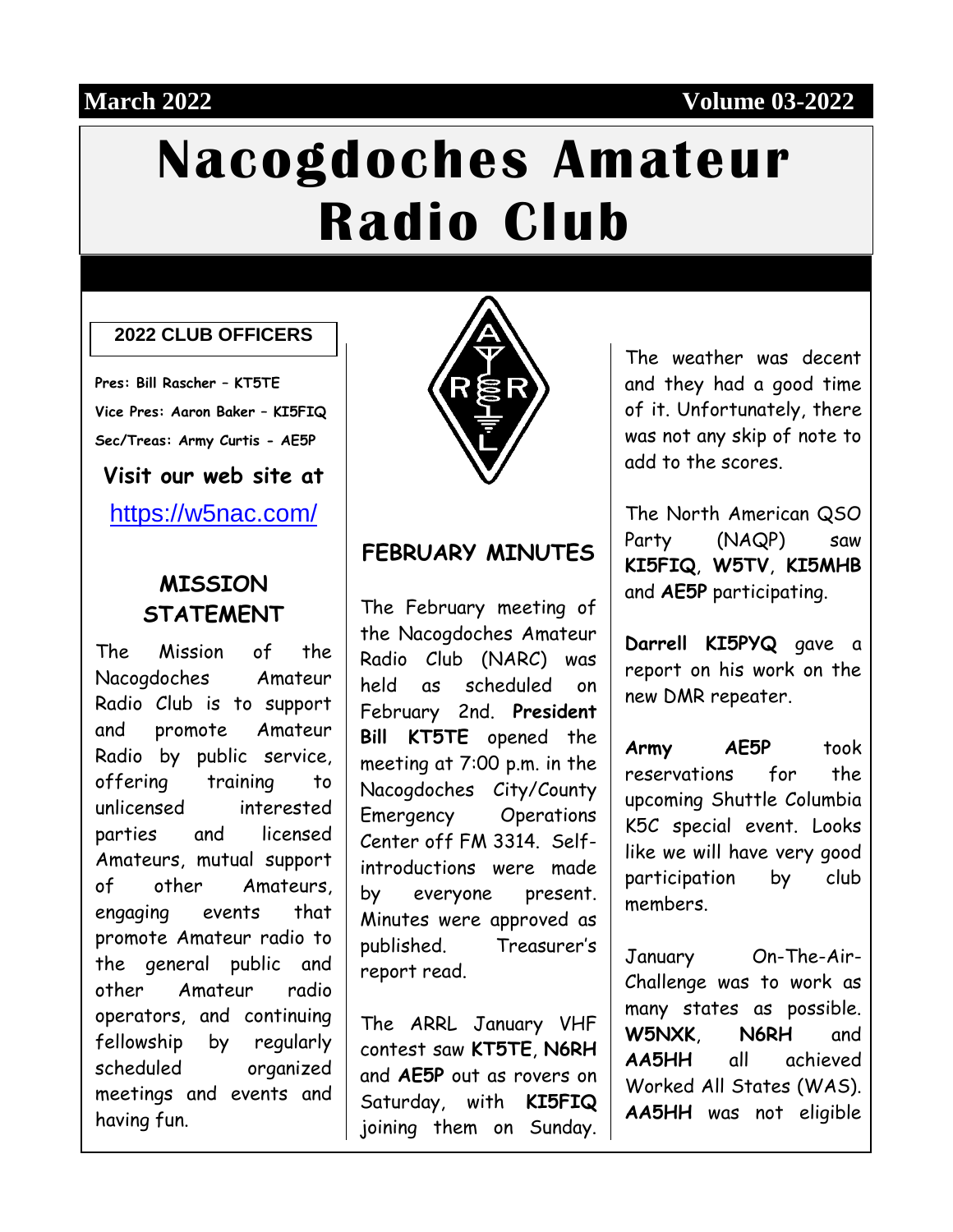after winning the previous month. **W5NXK** won a ticket draw with **N6RH** and selected the ARRL book 'The Doctor Is In' as his prize

Discussion followed on the On-The-Air-Challenge for February. There will be two separate challenges. **First** will be for the club member who makes the most QSO's during the Shuttle Special Event. **Second** will be for the club member who makes at least one two-way QSO using SSTV. Should be interesting. The winner must be current on their 2022 dues.

**Speaking of dues, it is time for all members to pay their dues for 2022. Dues are just \$20 and cover all licensed hams in a household.** 

**Program**: **Tom W5TV** gave an excellent program on using the EZNEC antenna simulation software program to design antennas.

# **FROM THE PRESIDENT**

The month of February was pretty good for getting a few items completed. For the most part I've been disassembling my brother's observatory. From underneath the structure I dug out and removed two concrete pedestals that were 5' x 2' that supported the steel piers. The base of the tower was easier than I thought to remove. It was set in a  $3' \times 3' \times 3'$ block of concrete. I dug a sloping hole down to the bottom on one side with a shovel and used the tractor to drag it all out in one piece. The scopes, cameras, and radio equipment were removed the first week of February, so I have now removed the pedestals, tower, ground field and single point grounded entrance box. On the  $5<sup>th</sup>$ and 6<sup>th</sup> of March the observatory building will be removed. There are still a slew of radio tasks

to complete, but I'm getting closer. My XYL wants a greenhouse built in the same location as the observatory, and just north of that an arena pasture for training the horses. March looks to be a very busy month and hopefully just as successful.

Our monthly meeting is March 2<sup>nd</sup> and I look forward to seeing everyone again.

We will be looking forward to seeing you at our March 2<sup>nd</sup> meeting.

73, Bill KT5TE [bill@watershipfarm.com](mailto:bill@watershipfarm.com)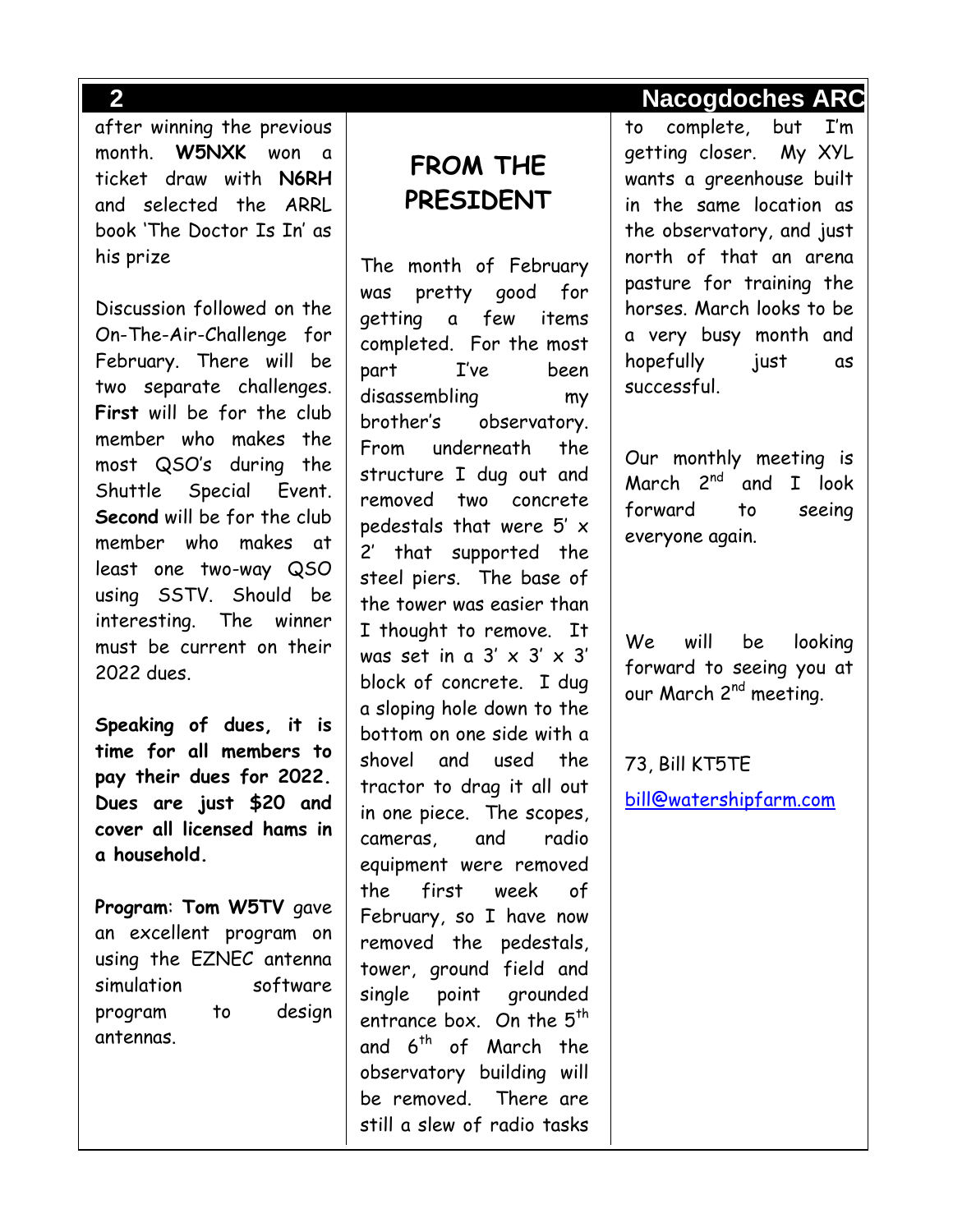**FROM THE VP CHAIR**

Looks like February came and went and March has snuck up on me. The new job has kept me busy and I haven't really had the time to get on the air. However, you never know when the skills you learn as a ham will pop up in a random situation you find yourself in. As some of you may or may not know, my new job oversees the tech inside of the classrooms at SFA. Part of this includes installing audio equipment. One particular classroom had a grounding issue to where the speakers would hum every time the analog audio cables were plugged into the video switch. The solution? Bond the grounds together – something we've learned to do with our ham shacks. Hopefully soon the job slows down and I can get back on the air again soon. I've been itching to start building me a decent antenna to try to get out more than the one I've been using inside. Hope everyone has a good March and don't forget that soon we have Daylight savings. 73

73 de Aaron Baker KI5FIQ

[baker.barisax@gmail.com](mailto:baker.barisax@gmail.com)

# **NOTES FROM OUR EC**

March will be soon upon us and thankfully we haven't had a terrible winter this year, Snowmagedon seems like a bad dream now. Knock on wood; perhaps we'll get out of this season without too much difficulty.

Spring is not quite four weeks away and all the wonderful weather that it entails. And Daylight Saving Time starts 13

#### **3 Nacogdoches ARC**

March. Can't say it quite enough: are you prepared? batteries for the handheld? batteries for the smoke detectors? you get the idea.

We have some new members that are becoming regulars on our net communications. Maybe it's time for a short review of net operations.

The ARES and SKYWARN nets are generally divided into 3 parts:

**1.** The net call up, pretty much as it sounds, calling the net to order and getting things started.

**2.** Call for specific traffic (PRIORITY, EMERGENCY or TIME VALUED traffic)"

The dictionary definitions (thank you Oxford online) are straight forward:

**PRIORITY**: the fact or condition of being regarded or treated as more important than others.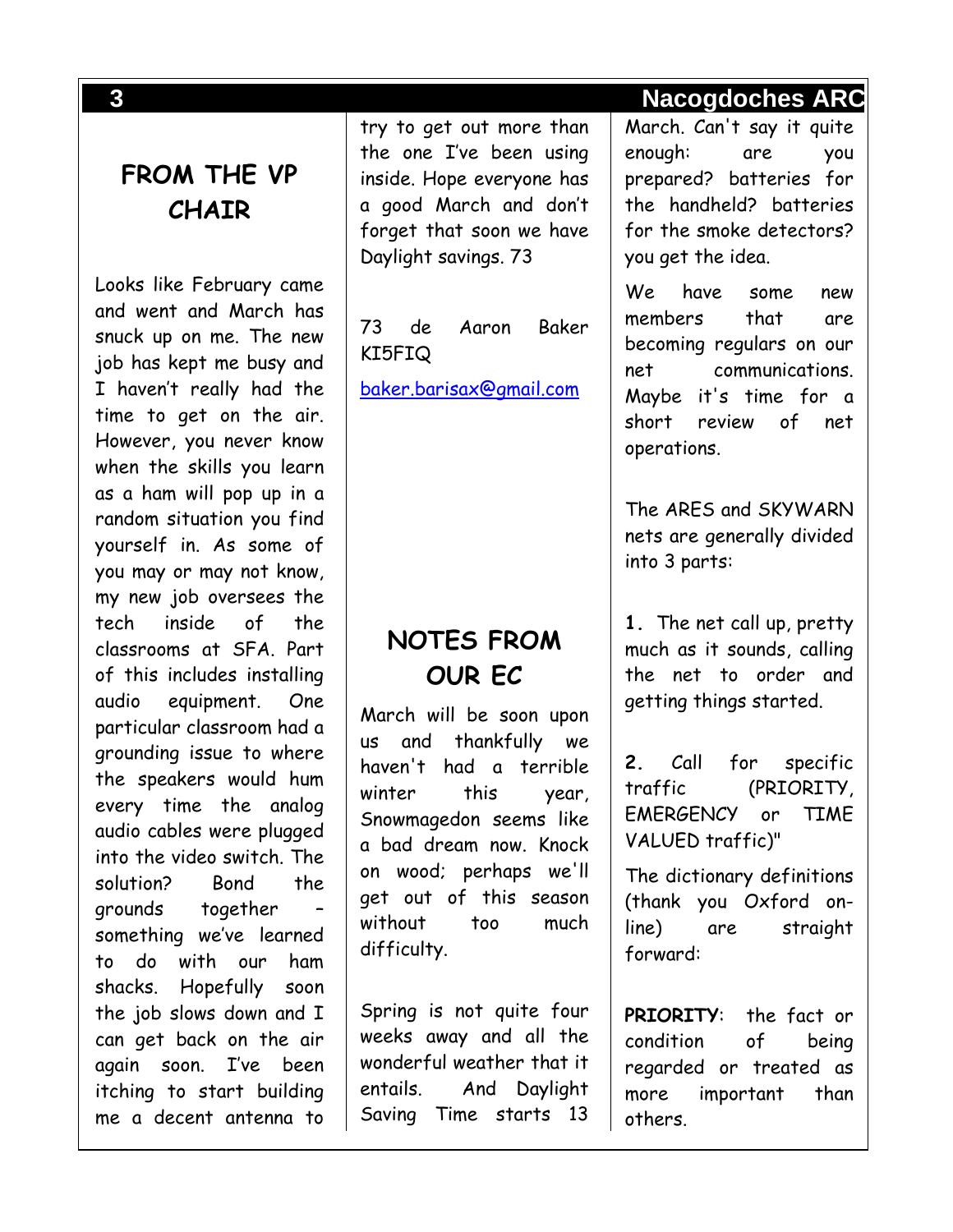**EMERGENCY**: a serious, unexpected and often dangerous situation requiring immediate action. Please note the word immediate. I might also add possibly resulting in injury, loss of life or significant damage.

**TIME VALUED**: the value of something with regards to time. Examples: a short notice call to support a community event, a request for examiners for the following night. Notice they all fall under some time constraint.

If you have something that comes in under of these categories, handle it immediately. It may change the net from our usual practice discussion to an event requiring our services. Please do not use this part of the net to ask for a radio check.

**3.** The call for check-ins and discussion. Roll call, routine traffic, general announcements, discussion, drills, practice and the like.

I hope I haven't clouded the issue too much. The scripts for both of the nets can be found our website.

I'll finish this on a more somber note. John Cechin, W5FWR passed 7 Feb 2022. Many knew him. He held the president's gavel at least once, instigated the summer ice cream social among other things. He helped the club get the "Green Monster" portable antenna mast and launcher. In our discussions, I found he had used either that type of antenna mast or one similar and we had worked on some of the same equipment during our respective military time. I went down to Kingwood for his final services and visited with the family. Mr Alan Mize, his step son said there was ham equipment at the residence and has my phone number to work out disposition. W5FWR, SK.

73 de John Chapman KC5MIB [kc5mib@arrl.net](mailto:kc5mib@arrl.net)

# **4 Nacogdoches ARC**

## **VE TESTING**

The February 2022 VE session had one applicant. Congratulations to **Darrell KI6PYQ** on upgrading to General.

Many thanks to VE's **Ralph N6RH, Mike AA5HH, Mike W5NXK, Robert KD5FEE** and **Army AE5P.**

Remember that we give VE tests the third Wednesday of **EVERY** month. For the latest information always check the club website at:

[https://w5nac.com/ve](https://w5nac.com/ve-testing/)[testing/](https://w5nac.com/ve-testing/)

73 de AE5P.

email: [ae5p@arrl.net](mailto:ae5p@arrl.net)

# **TWO METER CLUB NETS**

Please join us each week for the two meter nets sponsored by NARC. All stations are welcome to check into the nets.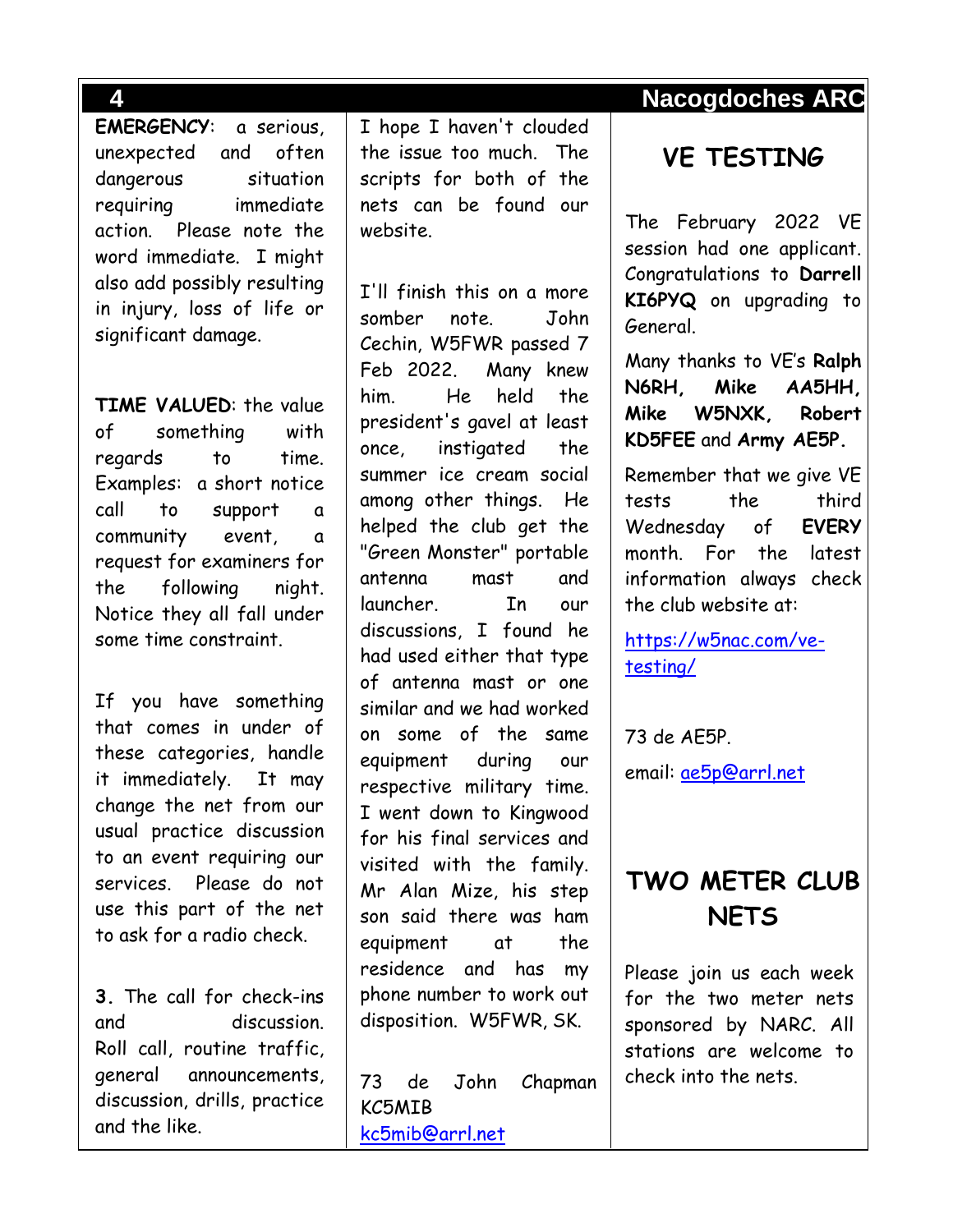Each **MONDAY** is the **NARC ARES/RACES** net, at 8:00 p.m. on the club's 146.84 repeater (PL 141.3).

Second, on **THURSDAY** evenings at 8:00 p.m. is the **Deep East Texas Skywarn Emergency Weather Net** on the 147.32 repeater (PL 141.3).

Please join us for one or both.

# **NEXT MEETING**

Our next meeting will be Wednesday March 2nd at the City/County Emergency Operations Center off FM3314. Meeting starts at 7:00; doors open at 6:30. Come early for a little socializing before the meeting. A presentation on our recent Shuttle Columbia special event operation is planned.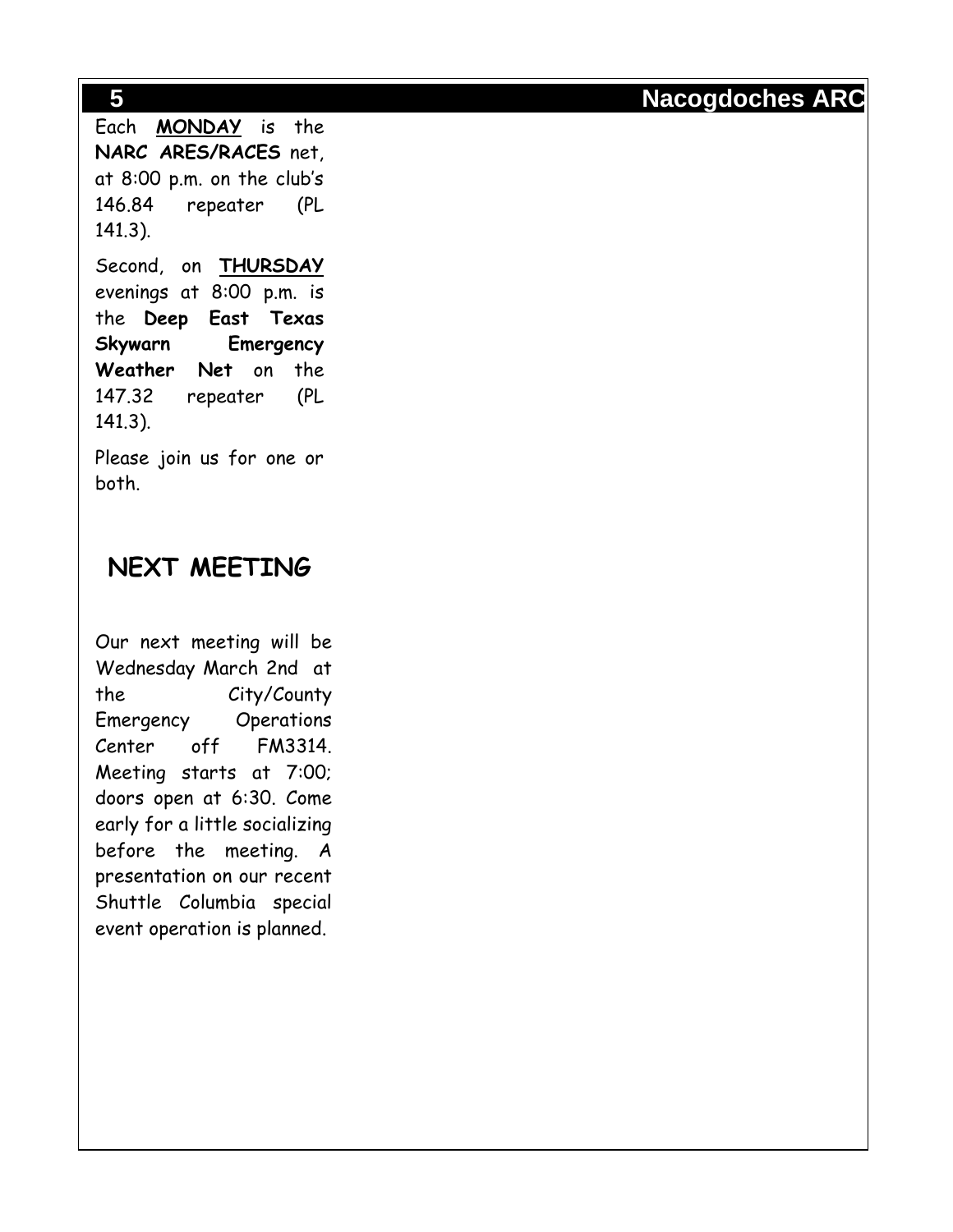# **UPCOMING EVENTS OF NOTE**

Mark your calendars for the following events coming up in the next few months. Full information on these events and much more can be found at [http://www.hornucopia.co](http://www.hornucopia.com/contestcal/contestcal.html) [m/contestcal/contestcal.h](http://www.hornucopia.com/contestcal/contestcal.html) [tml](http://www.hornucopia.com/contestcal/contestcal.html)

**ARRL Inter. DX Contest – SSB** March 5 -6, 2022 <http://www.arrl.org/arrl-dx>

**Oklahoma QSO Party** March 12 -13, 2022 <http://k5cm.com/okqp.htm>

**Idaho QSO Party** March 12 – 13, 2022 [http://www.pocatelloarc.org/](http://www.pocatelloarc.org/idahoqsoparty/) [idahoqsoparty/](http://www.pocatelloarc.org/idahoqsoparty/)

**Wisconsin QSO Party** March 13 – 14, 2022 [http://www.warac.org/wqp/w](http://www.warac.org/wqp/wqp.htm) [qp.htm](http://www.warac.org/wqp/wqp.htm)

**Virginia QSO Party** March 19 – 20, 2022 [https://www.qsl.net/sterling/](https://www.qsl.net/sterling/VA_QSO_Party/2022_VQP/2022_VQP_Main.html) [VA\\_QSO\\_Party/2022\\_VQP/](https://www.qsl.net/sterling/VA_QSO_Party/2022_VQP/2022_VQP_Main.html) [2022\\_VQP\\_Main.html](https://www.qsl.net/sterling/VA_QSO_Party/2022_VQP/2022_VQP_Main.html)

Check out the many contests listed on the Contest Calendar link shown here. There are many State QSO parties and 'Parks-On-The-Air' events that may be just right for you. Check 'em out.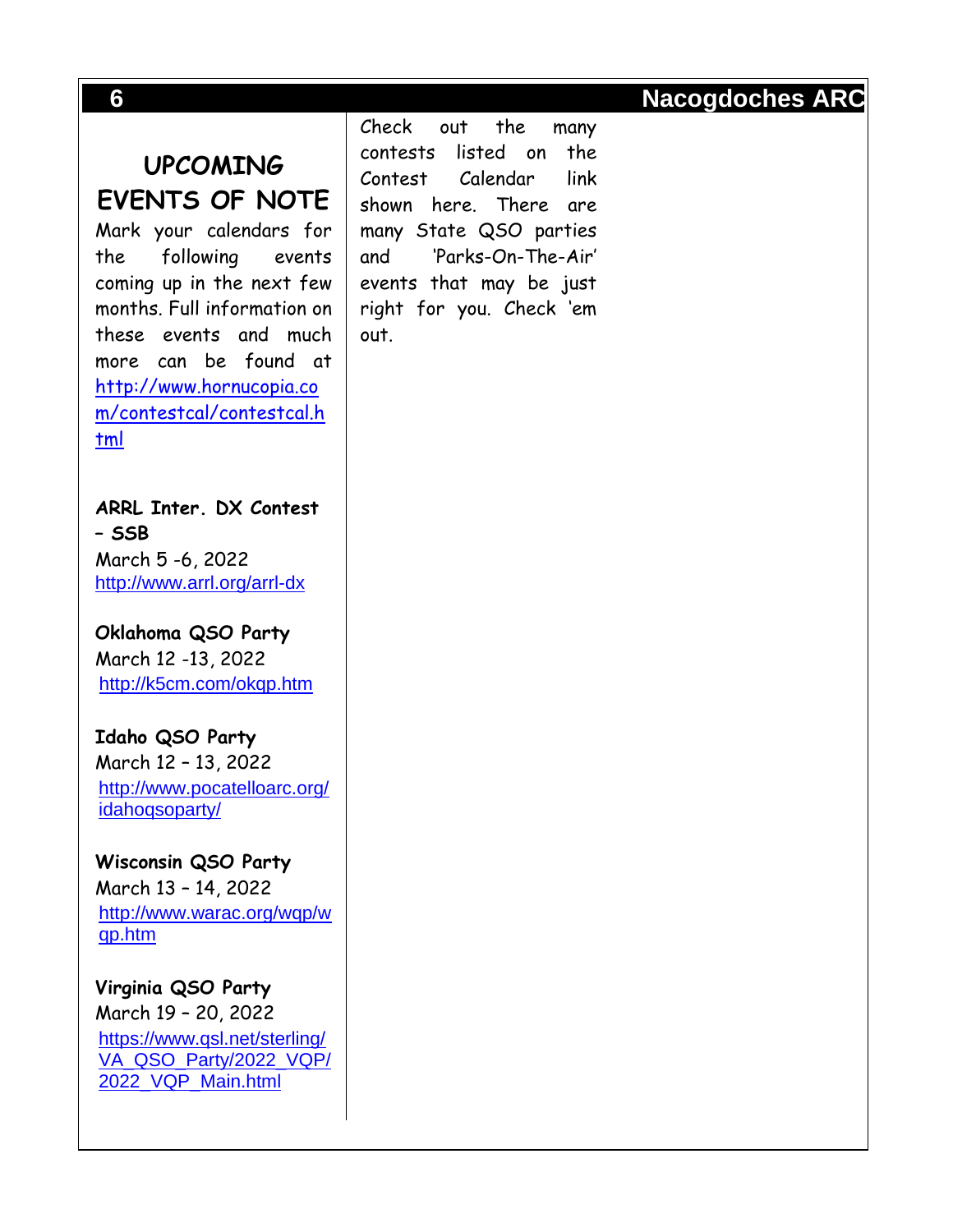# **Weak Signal Propagation Reporter (WSPR) by**

**Thomas Atchison W5TV**

I saw an article in the January issue of QST entitled "NanoWSPR" by George R. Steber, WB9LVI, and that made me think we all might want to know something about the digital mode 'weak signal propagation reporter' (WSPR).

WSPR utilizes a protocol designed for probing potential propagation paths using lowpower transmissions. These transmissions usually contain a station's call sign, a grid locator for the station, and the transmitter power in dBm. Remember that dBm stands for decibels referred to one milliwatt. Specifically, 1 mW = 0 dBm. If we double the signal power we have an increase of about 3 dBm, so 2 mW = 3 dBm, 4 mW = 6 dBm, etc.

The following table gives some idea of what we are talking about:

 $+30$  dBm = 1 watt  $+20$  dBm = 0.1watt = 100 milliwatts  $0$  dBm =  $0.001$ watt = 1 milliwatt  $-10$  dBm = 0.0001 watt = 0.1 milliwatt -20 dBm = 0.00001 watt = 0.01 milliwatt

If you have internet access you can go to <https://www.wsprnet.org/drupal> and see activity on WSPRnet. The software WSJT-X has a mode called WSPR that can be used to listen to many WSPR frequencies including the following:

3.568600 MHz 7.038600 MHz 10.138700 MHz 14.095600 MHz 18.104600 MHz 21.094600 MHz 24.924600 MHz 28.124600 MHz.

Basically, WSPR is a digital beacon mode, not a 'QSO' mode. The purpose is to track propagation. It will run on a station that is currently set up for digital modes. A typical transmitting station uses approximately 1 W (30dbm) or less. Transmissions are two minutes long and the signal sounds like a CW tone with a slight warble.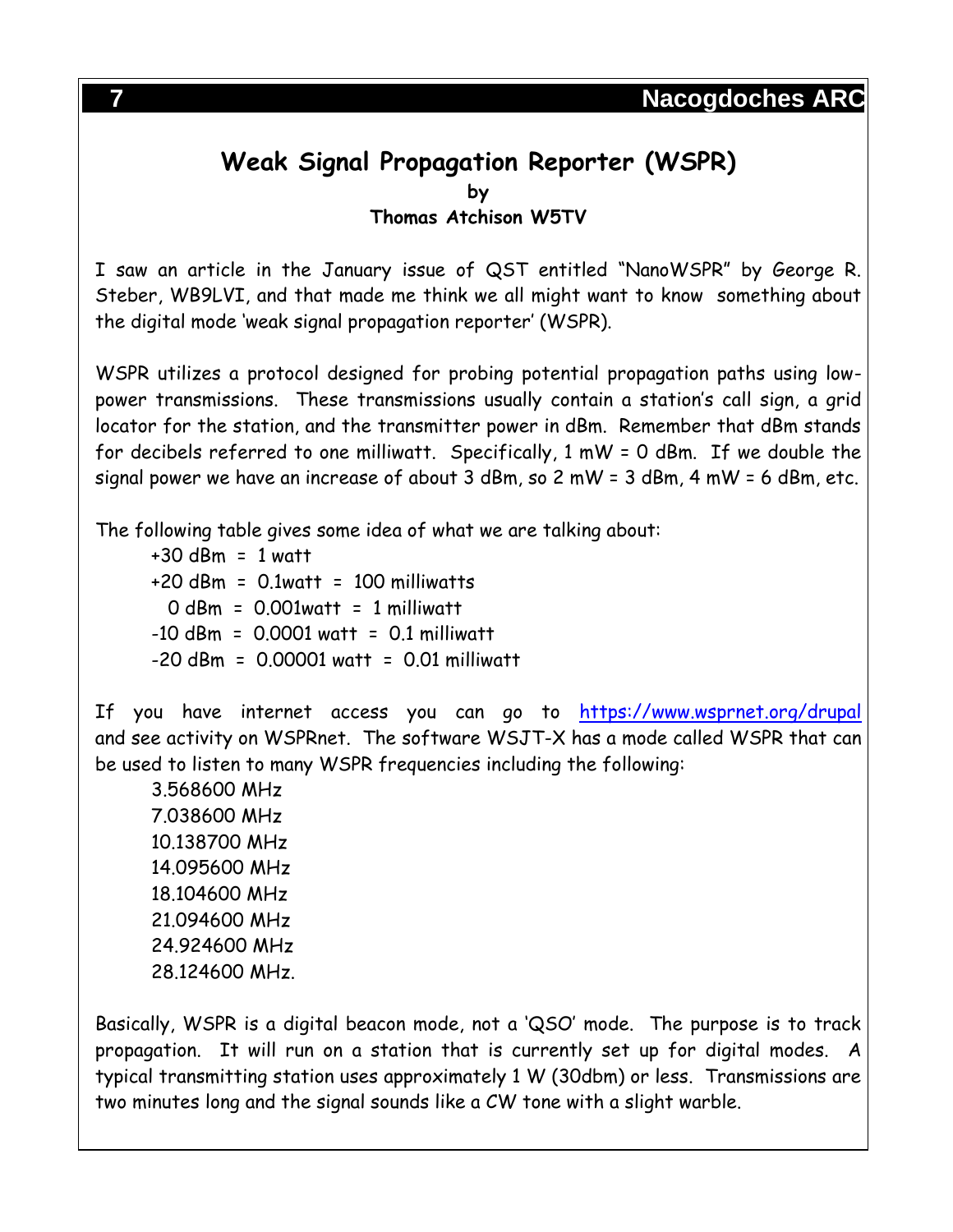If you want to pursue additional information and perhaps setup a WSPR station there are several websites that will guide you through the process. I recommend that you look at Joe Taylor's WSPR 2.0 User's Guide at the website: [https://www.physics.princeton.edu/pulsar/K1JT/WSPR\\_2.0\\_User.pdf](https://www.physics.princeton.edu/pulsar/K1JT/WSPR_2.0_User.pdf)

If you want to transmit a low power WSPR signal, you may have a control on your transmitter that will permit you to reduce the power transmitted. If you use WSJT-X and you want to use that software to reduce your output power you can use the slider on the right side of the app to accomplish this.

I used WSJT-X on 20 meters in WSPR mode with a power of **less than 1 watt.** A part of the report I received from WSPRnet is shown below (Fig. 1).

| Timestamp        | Call | <b>MHz</b> | <b>SNR</b> | Drift    | Grid   | Pwr          | Reporter           | RGrid             | km   | αz  | Mode           |
|------------------|------|------------|------------|----------|--------|--------------|--------------------|-------------------|------|-----|----------------|
| 2022-02-15 22:08 | W5TV | 14.097074  | $-13$      | $-1$     | EM21qp | 1            | KA8BRK             | EN81fc            | 1444 | 40  | $\overline{c}$ |
| 2022-02-15 22:08 | W5TV | 14.097077  | $-19$      | 0        | EM21qp | 1            | AA6DY              | EN62ce            | 1319 | 25  | $\overline{c}$ |
| 2022-02-15 22:08 | W5TV | 14.097086  | $-15$      | $-1$     | EM21qp | 1            | WD4ELG             | FM06be            | 1450 | 66  | 2              |
| 2022-02-15 22:08 | W5TV | 14,097075  | $-31$      | 0        | EM21qp | 1            | WB8SCG             | FM16qv            | 1751 | 66  | $\overline{c}$ |
| 2022-02-15 22:08 | W5TV | 14.097108  | -19        | $-1$     | EM21qp | 1            | N2HQI              | FN13sa            | 2037 | 46  | $\overline{c}$ |
| 2022-02-15 22:08 | W5TV | 14.097090  | $-25$      | 0        | EM21qp | 1            | <b>KK4NLK</b>      | EM84bf            | 1043 | 71  | 2              |
| 2022-02-15       | W5TV | 14.097073  | $-24$      | 0        | EM21qp | $\mathbf{1}$ | EA8BFK             | IL38bo            | 7584 | 69  | $\overline{c}$ |
| 22:08            |      |            |            |          |        |              |                    |                   |      |     |                |
| 2022-02-15 22:08 | W5TV | 14.097093  | $-11$      | $-2$     | EM21qp | 1            | W4DJW              | EM84ux            | 1204 | 69  | $\overline{c}$ |
| 2022-02-15 22:08 | W5TV | 14.097074  | $-19$      | $-1$     | EM21qp | 1            | WA3TTS             | EN90xn            | 1639 | 49  | $\overline{c}$ |
| 2022-02-15 22:08 | W5TV | 14,097080  | -5         | $\Omega$ | EM21qp | 1            | KC8COM             | EM97kj            | 1390 | 59  | $\overline{c}$ |
| 2022-02-15 22:08 | W5TV | 14.097072  | $-18$      | $-1$     | EM21qp | 1            | WA4DT              | EM94 <sub>x</sub> | 1314 | 70  | $\overline{c}$ |
| 2022-02-15 22:08 | W5TV | 14.097074  | $-23$      | 0        | EM21qp | 1            | VE3SXY             | FN15wm            | 2218 | 41  | 2              |
| 2022-02-15 22:08 | W5TV | 14.097070  | $-23$      | 0        | EM21qp | 1            | W7YG               | EL88sq            | 1230 | 105 | $\overline{c}$ |
| 2022-02-15 22:08 | W5TV | 14.097113  | $-24$      | $\Omega$ | EM21qp | 1            | KG8ZM              | <b>EM89</b>       | 1360 | 47  | $\overline{c}$ |
| 2022-02-15 22:08 | W5TV | 14.097074  | $-10$      | 0        | EM21qp | 1            | WA2TP              | FN30lu            | 2181 | 56  | $\overline{c}$ |
| 2022-02-15 22:08 | W5TV | 14.097055  | $-25$      | $\Omega$ | EM21qp | 1            | WZ7I               | FN20kk            | 2001 | 55  | 2              |
| 2022-02-15 22:08 | W5TV | 14.097081  | $-17$      | 0        | EM21qp | 1            | KD <sub>2</sub> OM | FN12gx            | 1966 | 45  | $\overline{c}$ |
| 2022-02-15 22:08 | W5TV | 14.097074  | $-13$      | $-1$     | EM21qp | 1            | KX4AZ/T            | EN74gc            | 1600 | 27  | $\overline{c}$ |
| 2022-02-15 22:08 | W5TV | 14.097074  | $-16$      | 0        | EM21qp | 1            | K4RIO              | EL88ob            | 1208 | 106 | $\overline{c}$ |

Fig.1

My best distance (7584 km) at this time is in boldface. The reporting station, EA8BFK, is in the Canary Islands.

I completed additional transmissions and decided to show a map centered on my station. This map indicates the stations which reported my 20 meter transmission on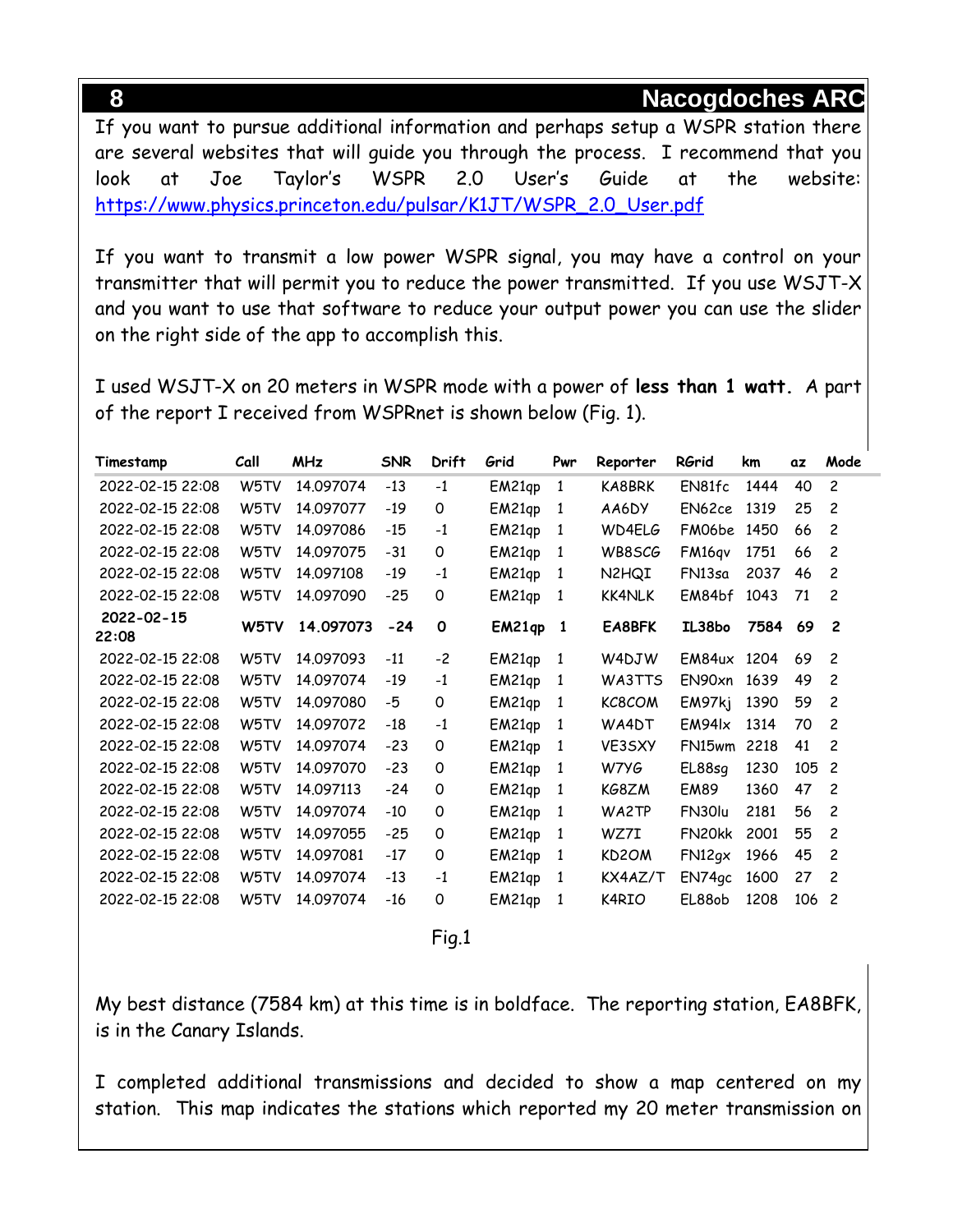February 17 at about 1600 UTC. My power was approximately 1 watt and my 3 element yagi was pointed at about 15 degrees. **The map was built by WSPRnet** (Fig. 2).

When I display the map on a computer screen it can be enlarged and manipulated to show more detail. This particular 'snip' reflects what can be done with the data on WSPRnet.



Fig. 2

If you decide to experiment with WSPR be sure to establish a login on WSPRnet (it's free). This will permit you to use several techniques to display your data and it will also provide you with extensive information regarding WSPR. Have fun!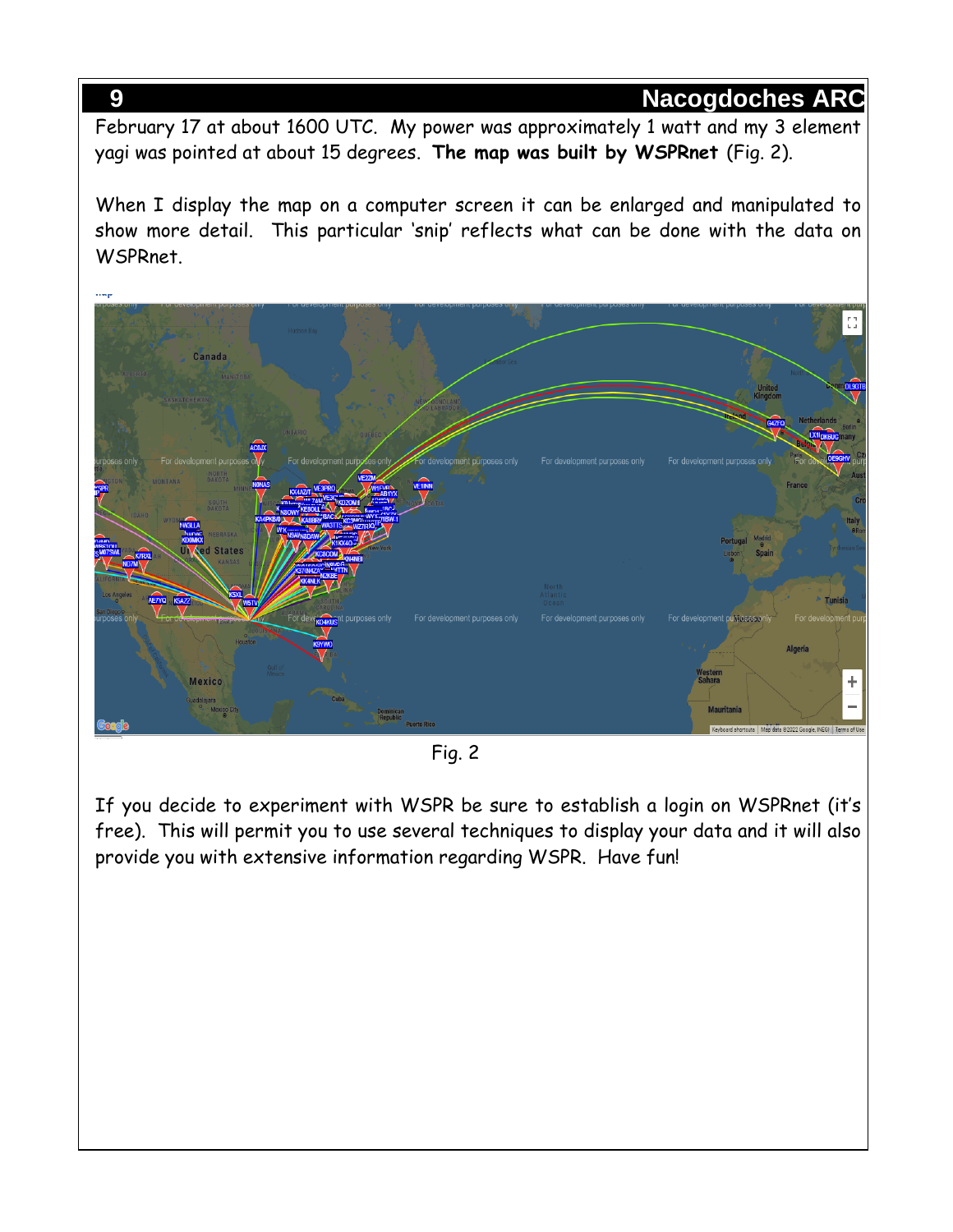#### **A Low Profile NVIS Antenna for the 60m Band By Robert Judy KD5FEE**

I became very interested in building an NVIS "low profile" 60m dipole antenna after attending the Feb.  $17<sup>th</sup>$  Zoom meeting about ham radio and Auxiliary Communications (AUXCOMM) Support to Department of Defense presented by the U. S. Army Network Enterprise Technology Command (NETCOM) Feb. 17, 2022. About 650 people attended the webinar which is probably archived somewhere on the internet and was very interesting, more on that later perhaps but I mention it since it was the final motivator to start this antenna project.

I was successful in building a 60m "low profile" NVIS dipole with apex 14.5 feet, element lengths one side 42 feet 2-1/2 inches and the other side 42 feet 3-1/2 inches (and an extra six (6) inches at each insulator to secure the element to the insulator) with element ends about 3 feet above ground. The antenna gain should be about 2.37 dBi with a "balloon" shape elevation profile and a near circular azimuth. I tested on the 60m "center frequency/channel" 5357.0 kHz and got "599 wow" reports from stations in Texarkana, Harrelson, Bryan, and Kerrville Texas, those stations were "Bell clear and full quiet" to my station and I received similar reports from their stations.

I used EzNEC 2/Pro (free) to model 3 dipoles for 60m at 20 feet (5.5 dBi gain), 14 feet (2.37 dBi gain), and 10 feet (0.7 dBi gain). The 20 foot apex design proved problematic because the center and end supports were modeled non-metallic but a nearby tree afforded 15 feet for the center support so I experimented with that. I finished trimming the elements as indicated above with measured SWR (uncalibrated MFJ-269CPro) readings of 1:1 at 5.32 MHz, 1.2:1 at 5.33 MHz, 1.3:1 at 5.375 MHz (target), 1.6:1 at 5.403 MHz. After the "live test" I took the antenna down and apart for exact measurements then raised the antenna and tested SWR again so I am figuring it is storable and transportable. I will build a second antenna according to the dimensions above and if it tests good will send one to the San Antonio area for more "live testing".

Construction note: element length is from attachment point at center support (feedline connection) to "eye" of the element end insulator with about six (6) inches extra wrapped tightly around the element (antenna wire back towards the center support) to secure the element to the insulator.